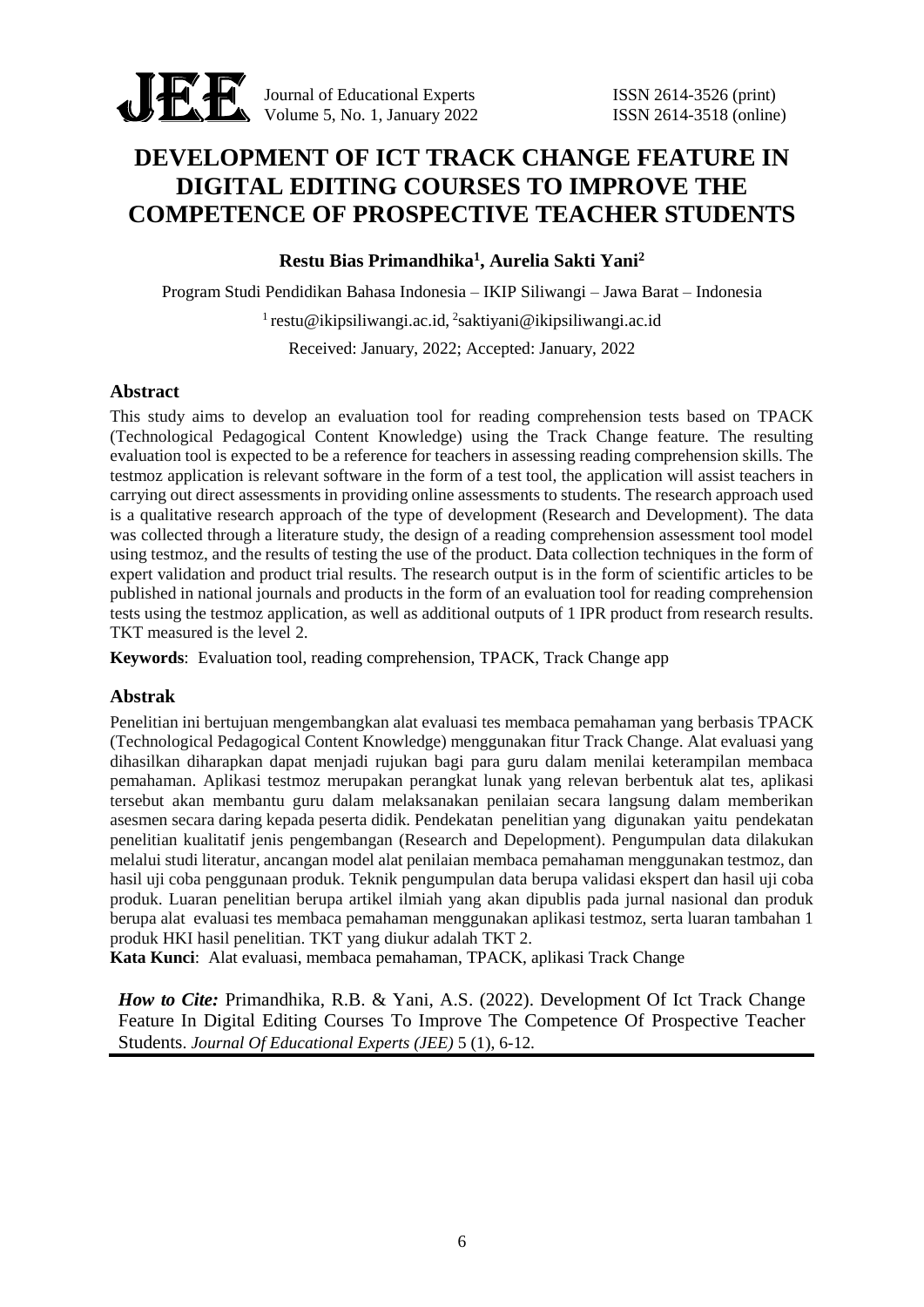## **INTRODUCTION**

Teachers have to evaluate test results and apply success standards. Evaluation is an identification process to measure and assess whether an activity or program implemented is in accordance with the plan or goals to be achieved. Evaluation plays an important role in determining the level of success of learning in the education unit.

Technological Pedagogical Content Knowledge or is often reffered as TPACK. Furthermore, the term to be used is TPACK. TPACK is the knowledge needed to integrate technology in learning. A teacher is expected have a good TPACK in order to carry out teaching effectively. One of the teacher TPACK levels is the implementation (exploring) stage where the teacher actively mixes learning with appropriate technology/ICT. The rapid development of ICT has ushered in the digital era or the global era.

The Industrial Revolution 4.0 as a new chapter of progress in the distribution of information demands rapid technological development, thus changing the social paradigm of society in various activities. The world of education is one of the areas most affected by the revolution (Ardhana, 2020). One of the impacts of the industrial revolution 4.0 in the field of education is the assessment process that utilizes ICT media. Assessment has a strategic position in efforts to improve the quality of learning and education graduates at each school level. One example of an online-based learning assessment application is testmoz. Testmoz is an application that provides online tests with various features for free or paid.

The other aspect that also matters in terms of developing reading and writing comprehension is editing skills. The term 'editing' means different things to different people, as it is used in various sectors of the industries that can be grouped into the very broad category of 'communication': publishing, journalism, film and recording (visual and audio). Precisely what the editing entails depends on the nature of the end-product of the industry in question. (Boenish 2013 p. 141). In case of writing, Eneste (2017 p. 8) suggests that there are three aspects that become the object of editing, namely systematic presentation, content, and language (regarding spelling, diction, and sentence structure)." The systematic aspect of presentation includes the envelope style, which is the peculiarity of each publishing institution.

Thus, this study tries to develop an evaluation tool specifically for editing comprehension based on TPACK using the testmoz test application. This evaluation tool aims as an alternative that can be used by teachers, especially Indonesian language teachers, in conducting online assessments for learning reading and writing comprehension.

This study aims to develop a test evaluation tool, especially regarding reading comprehension based on TPACK (Technological Pedagogical Content Knowledge) using the testmoz application. The resulting evaluation tool is expected to contribute to the field of Indonesian language learning in the form of a test kit and can be a reference for teachers in assessing reading skills, especially reading and writing comprehension.

#### **METHOD**

The research method used is development research. The design chosen is a 4D model. According to Thiagarajan, Dorothy, and Melvyn (1974) the 4D model is one of the research and development methods used to develop learning tools. As the name implies, the 4D model consists of 4 main stages, namely Define, Design, Develop, and Disseminate.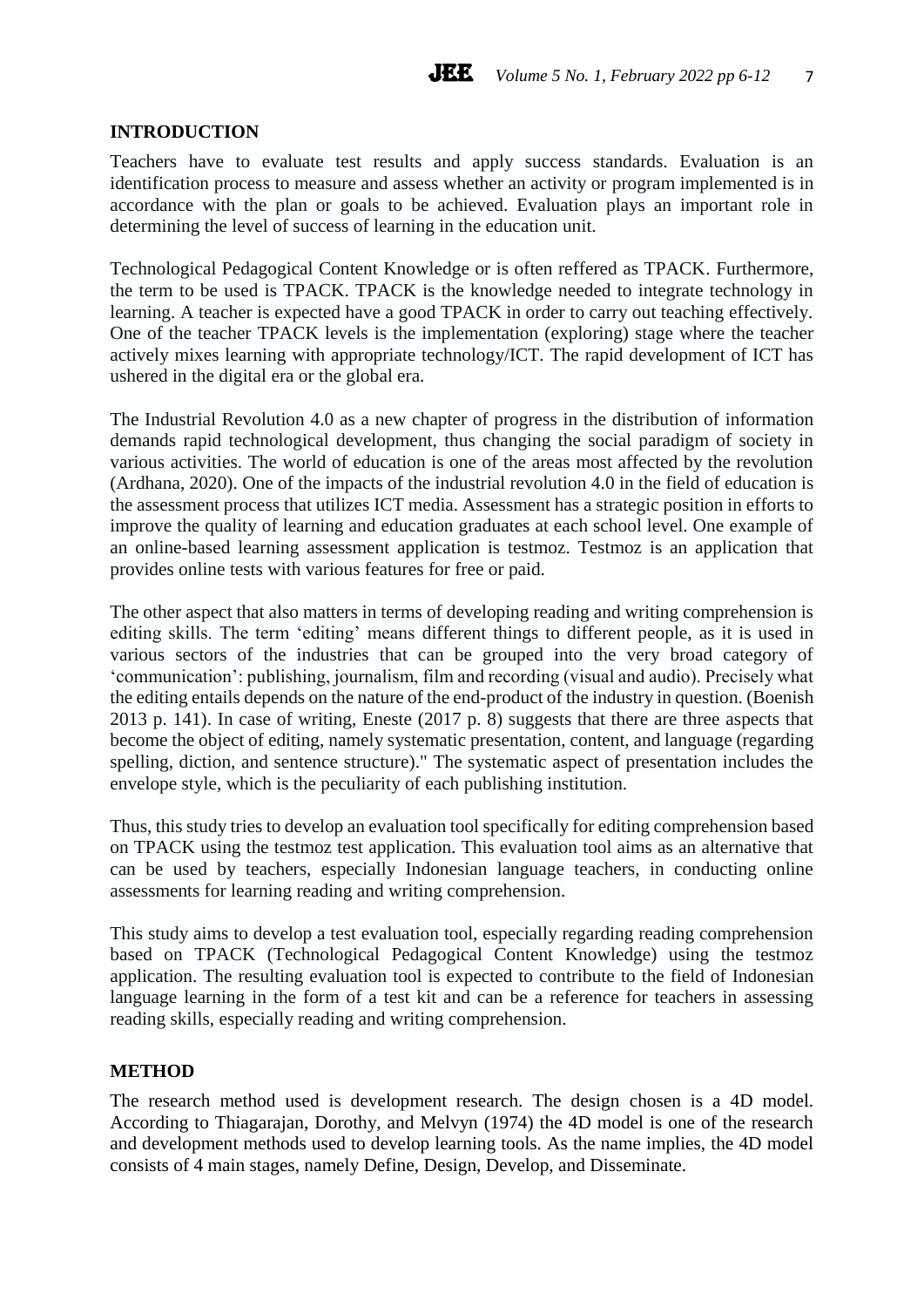The research data is planned to be taken from several sources, namely (1) the researcher himself as a reviewer of literature theory; (2) experts (lecturers and teachers) as instrument validators; (3) Students as a source for product trials. This is of course in accordance with the nature of development research and the type of qualitative research method.

The research instrument consisted of a model design for reading comprehension evaluation tools, product feasibility validation rubrics, multiple-choice comprehension tests and descriptions. Multiple choice questions and descriptions are used to measure knowledge about reading comprehension. After that, the questions were tested to see the validity, reliability, discriminatory power, and level of difficulty of the questions. This is in line with Sugiyono (2014, p. 20) that after the construct testing was completed from the experts, the instrument testing was continued on the sample where this population was taken. The research steps are presented in the flow chart as follows.



**Figure 1.** Research Workflow

## **RESULTS AND DISCUSSION**

## **Results**

The results of research and development carried out by researchers are an evaluation tool using the testzmos application in editorial class. This research and development uses the Research and Development method. The research and development model goes through several stages, namely: (1) Development of measuring instrument specifications, (2) Writing statements or questions, (3) Reviewing statements and questions, (4) Assembling Instruments, (5) Trial, (6) Selection and assembly of instruments, (7) Administration of instruments, and (8) Preparation of scales and norms. The steps in developing an evaluation tool in the form of an online test are as follows:

Based on the results of the research conducted, it was found that before using the help of the track change application, it was found that one of the main approaches in learning was still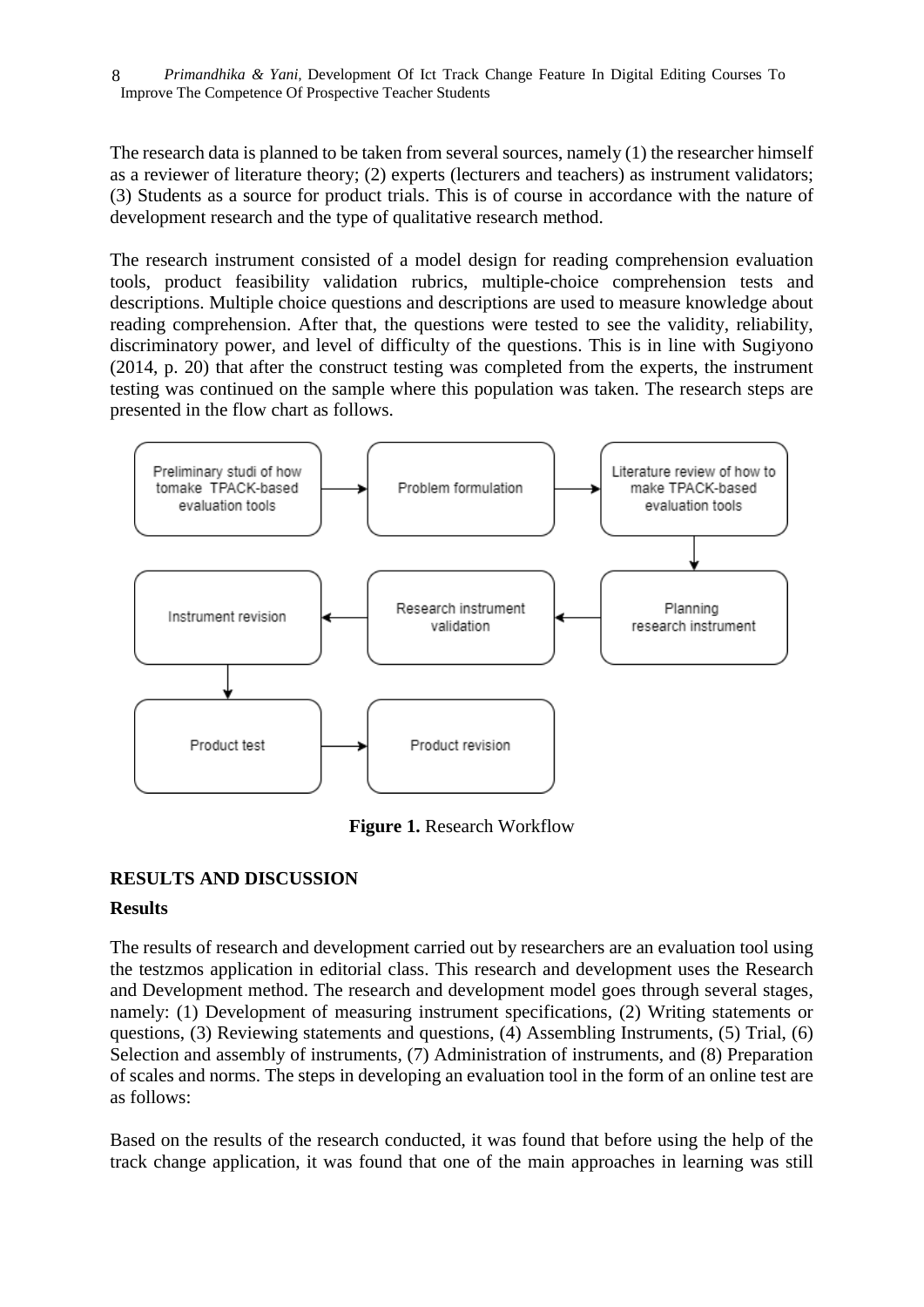using a very simple pattern, where the learning media still used the help of the Word application system which was intended to provide a visual picture to the students. students to help understand the material presented. However, the application assistance still requires development because it cannot display patterns of change related to digital script editing skills for student teacher candidates.

The use of the track change application provides an opportunity for prospective educators to get feedback in editing or editing courses. So that students can understand the steps needed to support the completion of the given task. This is because editing courses require better accuracy.

With this track change application, it is possible for students to get various opportunities to find and adjust several manuscripts related to the editing process carried out. So that they can develop manuscripts that are much higher quality and have clear meanings for the readers of the texts, both in the form of physical scripts and in the form of online scripts. The use of the track change application can provide opportunities for students to streamline editing process time and minimize editing errors. Here is how the track change application looks.



**Gambar 2.** Track Change Feature on Microsoft Word

The use of this track change application can develop a much more complete character in understanding word processing and more precise word-sorting strategies. So as to be able to provide opportunities for students to develop other vocabulary or equivalent words that are more productive and in accordance with the required publication standards, both in the form of physical publications and in the form of electronic publications.

#### **Discussion**

#### **1. Preliminary Study Stage**

At the preliminary study stage in developing an evaluation tool using the testmoz application, a series of processes were carried out, namely conducting a needs analysis by distributing questionnaires to students to the class that will be used as a place of research, namely the editing class. The stage of distributing the needs analysis questionnaire is useful for knowing the needs of the school and the availability of supporting infrastructure to conduct research in the editing class and aims to determine the interest of students in learning Indonesian language editing and the interest of students in the application to be developed. The data obtained from the distribution of questionnaires obtained that students really like learning while playing especially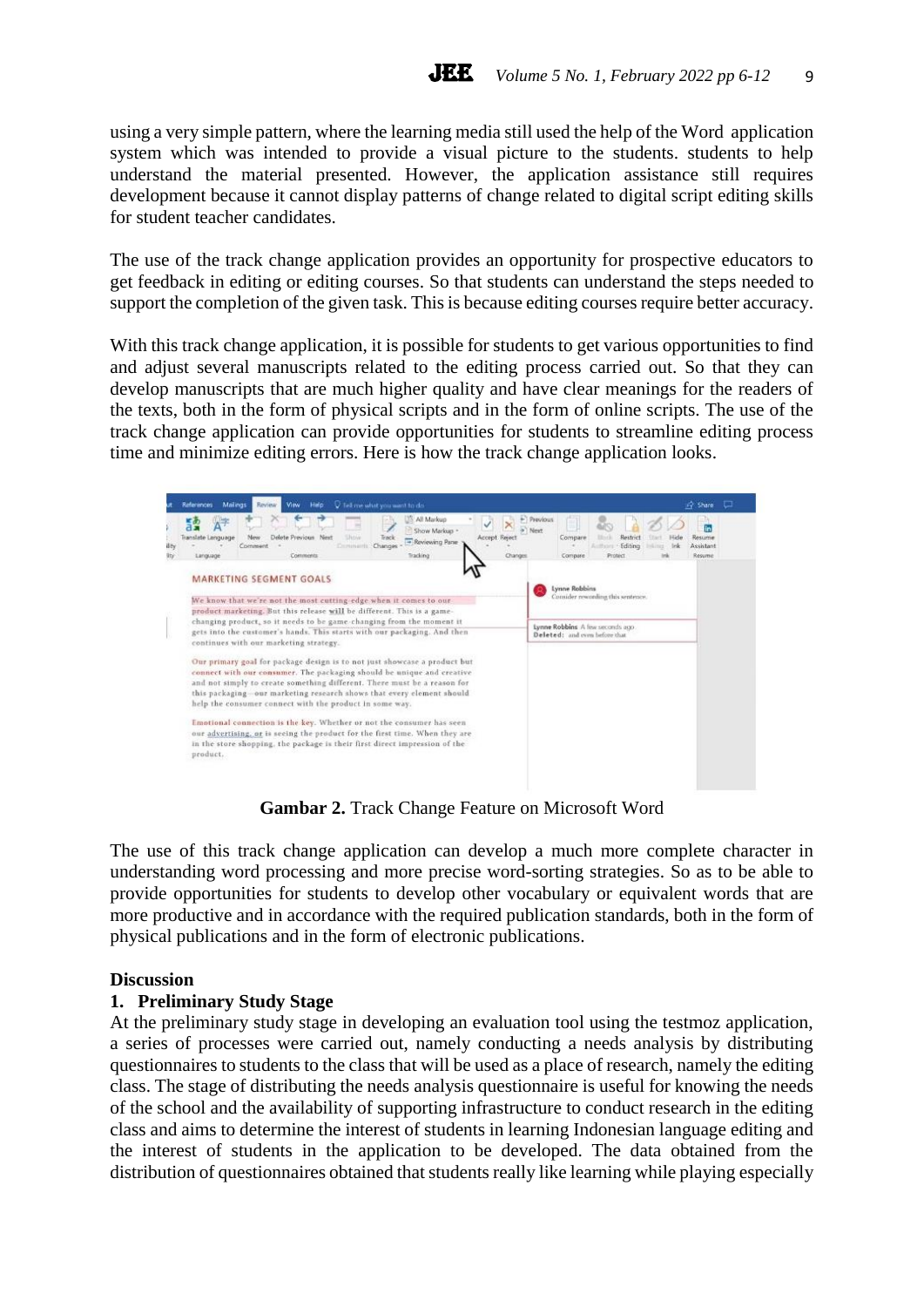using online tests in the form of games, but the school has not made maximum use of infrastructure facilities to support learning activities, especially Indonesian language courses. So, it can be concluded that this class really needs something new in learning by introducing the testmoz application which can help the process of evaluating Indonesian language editing learning.

## **2. Instrument Assembly Stage**

The first instrument assembly stage is to prepare materials such as the syllabus and questions that will be included in the evaluation tool using the testmoz application. Next, adjust the questions that will be entered into the application according to the format and availability of each test category in this testmoz application. The questions are adjusted to the prototype curriculum syllabus used in the Indonesian Language Education Study Program, IKIP Siliwangi. Next, namely the development stage, at this development stage it determines how many test categories will be used. In the testmoz application there are 4 categories of tests, namely quizzes, surveys, jumbles, and discussions. In developing an evaluation tool using the testmoz application, the researcher uses the four categories of tests that are in the application. After the next development stage, the product design stage is to make questions using the four test categories in the application by dividing into 2 parts according to the advice of the material expert validator so that it does not take time when tested. The four categories consist of 15 questions in the quiz category, 5 questions in the survey category, 5 questions in the jumble category, and 3 questions in the discussion category. So the number of questions in each evaluation section is 28 questions. Furthermore, website design is by registering via email. This testmoz application is available for free and can be played using a computer or android phone. The initial design on the test display is by filling in the test identity after completing the test identity then starting to enter the questions into the test category in the application. Questions that have been created can be saved and published. The results of product development are in the form of an evaluation tool using the testmoz application in editing lessons.

## **3. The Trial Stage**

The trial stage was carried out after the instrument assembly stage. The product, which has been validated by several validators, material experts, media experts, and linguists, then receives suggestions for improvement, which is then revised and gets a proper predicate without revision, then the product is tested on students. There are some students who do not work seriously so that the value obtained does not reach the standard. This happens because of a lack of motivation to students that it is important to be serious in doing everything small and big. The first trial was carried out by 10 class participants, when students finished completing the test then student assessment questionnaires were distributed to assess the product being tested. The results obtained from the distribution of student assessment questionnaires in the first trial were 77% with the "interesting" criteria. The second trial was carried out by 30 students and the provision of student assessment questionnaires when the product was tested. The results obtained from the distribution of the questionnaire were 81% with the "very interesting" criteria. Judging from the initial percentage and the final percentage, there was an increase in student assessments of 4%. This increase occurred because from the evaluation trial 1 there were still many students who were not serious in taking the test which was attended by 10 students, while in the evaluation trial 2 the researchers explained that students were serious about taking the test and it was seen that they had fun doing the test. attended by 30 students. After being tested and getting the results of what the students did, the validity will then be calculated. It was found that from 28 questions in evaluation 1, there were 6 questions that were invalid, so the question could not be used. In evaluation 2, there were 4 invalid questions from the 28 questions tested so that the invalid questions were not used.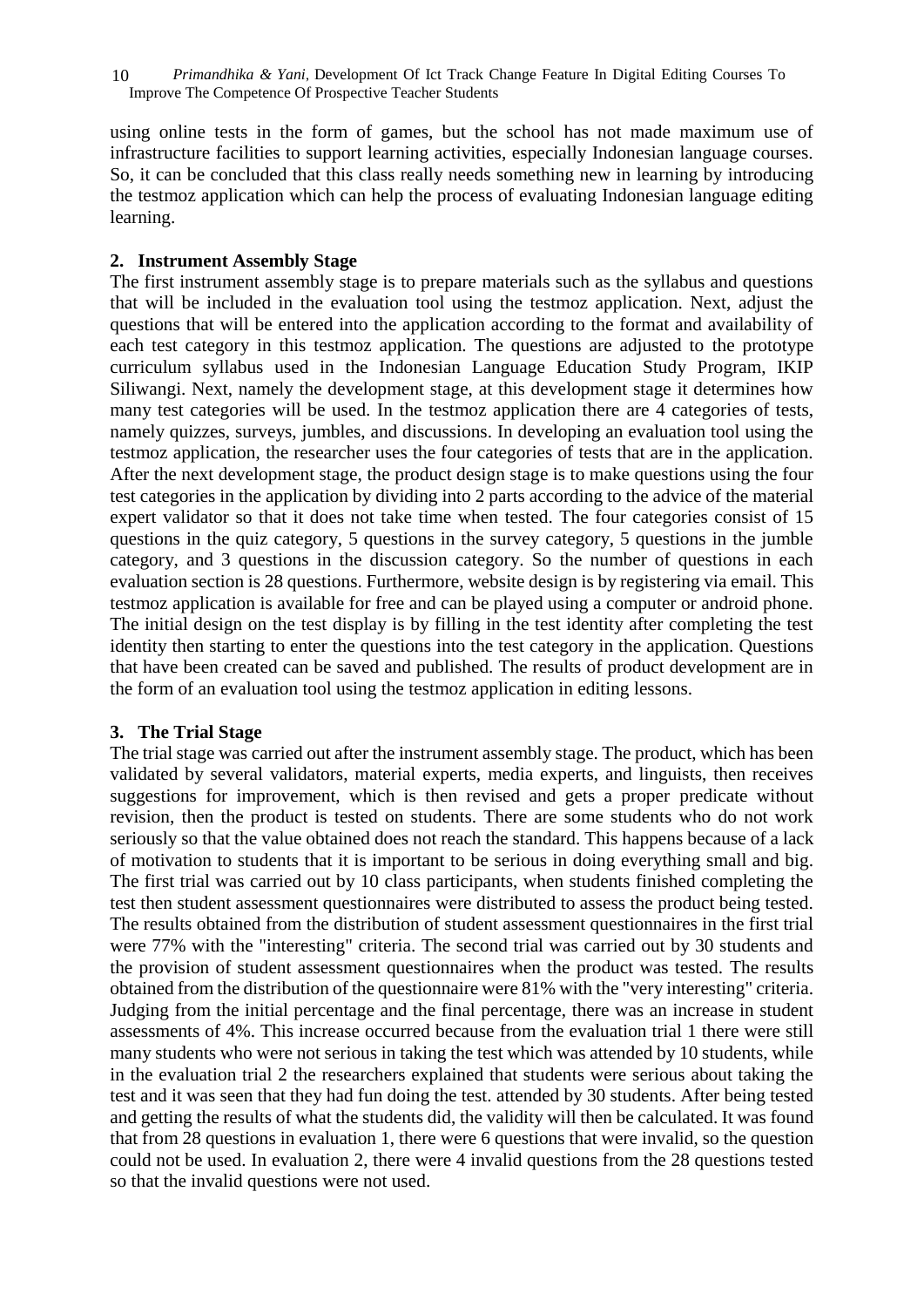#### **4. Selection and Assembly stage**

This selection and assembly stage is carried out after the product has been validated and tested. Products are validated by material experts, media experts and linguists. The validation questionnaire assessment instrument uses a Likert scale with a score of 5-1 from very good to very poor. The product was tested on students of the Indonesian Language Education Study Program, IKIP Siliwangi.

#### **CONCLUSION**

The use of technology in the teaching and learning process can indeed help improve student achievement in a subject especially the subject of language. The results of this study as well supporting the studies conducted by Azar and Nasiri, (2014); Biçer and Ramazan, (2007); Gündüz, (2005); Houcine, (2011); Jarvis and Achilleos, (2013); Rahimi and Miri, (2014). Thus, researchers argue the integration of TPACK in the process teaching and learning should be enriched with teaching computer -assisted language so that students can benefit from existing technology. In addition, teachers must be wise manipulating the technological facilities that exist around them to improve the teaching and learning process. Based on research conducted on 5th semester students of Indonesian Language Education of IKIP Siliwangi, it can be concluded that the use of Google Classroom integrated Testmoz for one semester has a very high acceptance rate of 93.30%. This high acceptance rate can be seen from the individual's digital literacy, use value, and the concept of editorial. The use of Google Classroom integrated Testmoz in the teaching and learning process can facilitate teaching management from the teacher's point of view and student participation in learning. The use of Google-classroom integrated Testmoz also gets a very high acceptance rate and positive perception by students in rural areas based on the results of interviews conducted. Students who live in rural areas have a very high interest in using online-based learning applications. The results of the audiovisual recording data also showed a high level of interest during introduction activities, tutorials, and testing using Testmoz.

#### **REFERENCES**

- Abidin Y. (2016). Desain sistem pembelajaran dalamm konteks kurikulum 2013. Bandung: PT Refika Aditama
- Ardhana, I, A. (2020). Penggunaan Tes Online "Testmoz" Terintegrasi dengan Google classroom sebagai Alternatif Alat Penilaian Pembelajaran Daring. Jurnal Andragogi. Vol.8, No.2. E-ISSN 2623-1190.
- Arifin, Z. (2013). Evaluasi Pembelajaran. Bandung: PT Remaja Rosdakarya.
- Hasnah, M. (2016). Meningkatkan Kemahiran Menulis Karangan Melalui Penggunaan Track Changes (ENHANCING ESSAY WRITING SKILLS USING'TRACK CHANGES'). Malaysian Journal of Learning and Instruction, 13(1), 135.
- Koehloer, J. M. et all. (2013). What is Technological Pedagogical Content Knowledge (TPACK). Jurnal Sage. Vol. 193, No.3.
- Majid, A. (2013). Perencanaan pembeajaran. Bandung: PT Remaja Rosdakarya.
- Nurdiana, U. (2016). Technological Pedagogical Content Knowledge (TPCK) melalui Jejaring Media Sosial Facebook dan Google Drive. Karya Tulis Simposium Guru tahun 2016.
- Nurgiyantoro, B. (2010). Penilaian pembelajaran bahasa. Yogyakarta: BPFE- Yogyakarta.